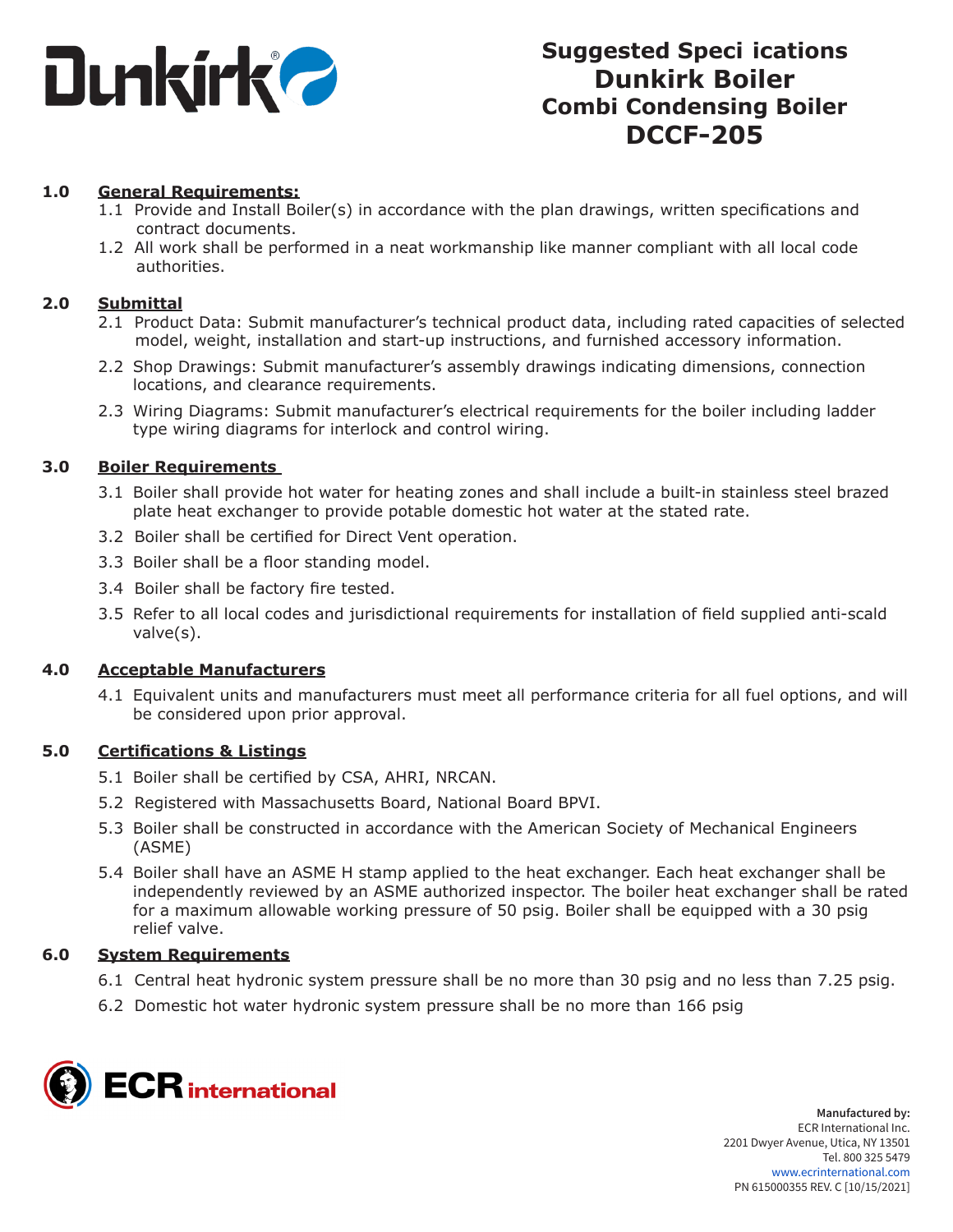

## **7.0 Construction**

- 7.1 Boiler heat exchanger shall be constructed of Iron-Chromium stainless steel parallel tube, encased in a Noryl Resin housing.
- 7.2 Burner Components
	- 7.2.1 Gas valve shall be a modulating valve capable of firing from:
		- 205,000 BTU input down to 29,500 BTU input in Combi mode (7:1 turn down)
		- 164,000 BTU input down to 29,500 BTU input in Heat mode (5.5:1 turn down)
	- 7.2.2 Induced draft blower shall be variable speed and controlled by a PCB.
	- 7.2.3 Burners shall be constructed of Iron-Chromium stainless steel.
	- 7.2.4 Ignition system shall be direct spark with separate flame sensing rod.
	- 7.2.5 Boiler shall include an internal stainless steel brazed plate heat exchanger for potable hot water and an automatic 3 way diverting valve to allow Domestic Hot Water Priority operation.
	- 7.2.6 Boiler shall include an internal factory installed and wired Boiler Loop Pump and factory supplied primary secondary manifold with quick connections.

## **8.0 Control System**

- 8.1 Control system shall be PCB integral controller with an LCD digital display that also includes graphical interface.
- 8.2 Control system will automatically recognize fuel type (Natural or LP gas).
- 8.3 Control shall continuously monitor flame signal and automatically adjust the gas valve during normal operation for optimum combustion and maximum efficiency.
- 8.4 Control will sense supply water temperature and adjust firing rate of the boiler to deliver amount of heat needed.
- 8.5 Control will sense and display supply water temperature and indicate by icon when boiler is in central heating or domestic water mode.
- 8.6 Control will have Brazed Plate Pre-Heat function. Pre-Heat mode will maintain temperature of brazed plate heat exchanger to speed DHW delivery.
- 8.7 Control can accept wired Outdoor Air sensor and have field adjustable reset curves.
- 8.8 Control displays error codes and diagnostic information.
- 8.9 Control can accept 0-10V input to manage heating set-point or heating power level.